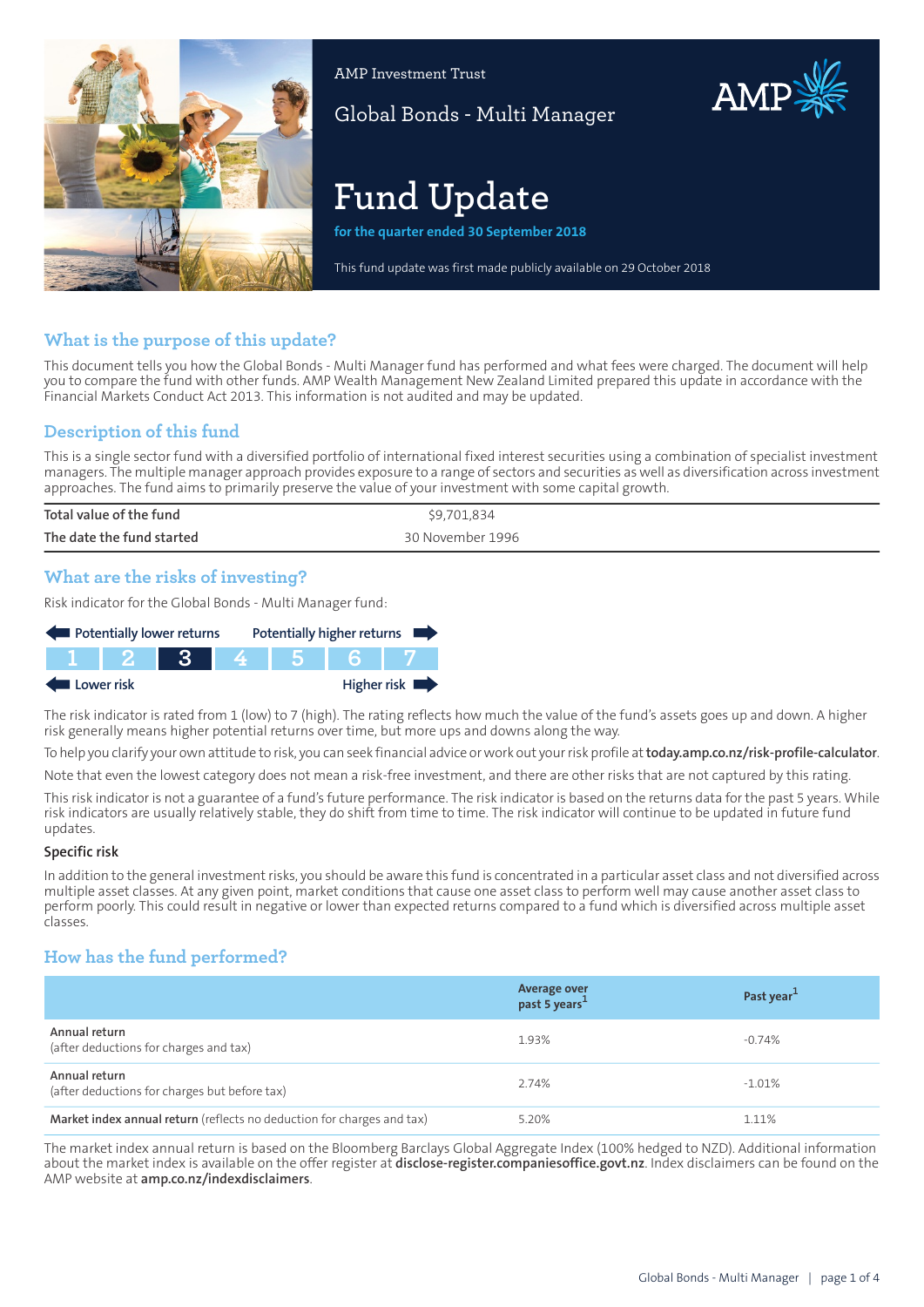#### **Annual return graph**



This shows the return after fund charges and tax for each of the last 10 years ending 31 March. The last bar shows the average annual return for the last 10 years, up to 30 September 2018.

**Important:** This does not tell you how the fund will perform in the future.

Returns in this update are after tax at the highest prescribed investor rate (PIR) of tax for an individual New Zealand resident. Your tax may be lower.

## **What fees are investors charged?**

Investors in the Global Bonds - Multi Manager fund are charged fund charges. In the year to 31 March 2018 these were:

|                                             | % of net asset value                                                     |
|---------------------------------------------|--------------------------------------------------------------------------|
| Total fund charges <sup>2</sup>             | 1.57%                                                                    |
| Which are made up of -                      |                                                                          |
| Total management and administration charges | 1.57%                                                                    |
| Including -                                 |                                                                          |
| Manager's basic fee                         | 1.22%                                                                    |
| Other management and administration charges | 0.35%                                                                    |
| Total performance-based fees                | $0.00\%$                                                                 |
| <b>Other charges</b>                        | Dollar amount per investor or description<br>of how charge is calculated |
| NII                                         |                                                                          |

Investors may also be charged individual action fees for specific actions or decisions (for example, for withdrawing from or switching funds). See the 'fees and other charges' document on the entry relating to the offer of interests in the AMP Investment Trust maintained on the offer register (**[disclose-register.companiesoffice.govt.nz](https://disclose-register.companiesoffice.govt.nz/)**) for more information about those fees.

Small differences in fees and charges can have a big impact on your investment over the long term.

## **Example of how this applies to an investor**

Craig had \$10,000 in the fund at the start of the year and did not make any further contributions. At the end of the year, Craig incurred a loss after fund charges were deducted of \$74.00 (that is -0.74% of his initial \$10,000). Craig also paid \$0.00 in other charges. This gives Craig a total loss after tax of \$74.00 for the year.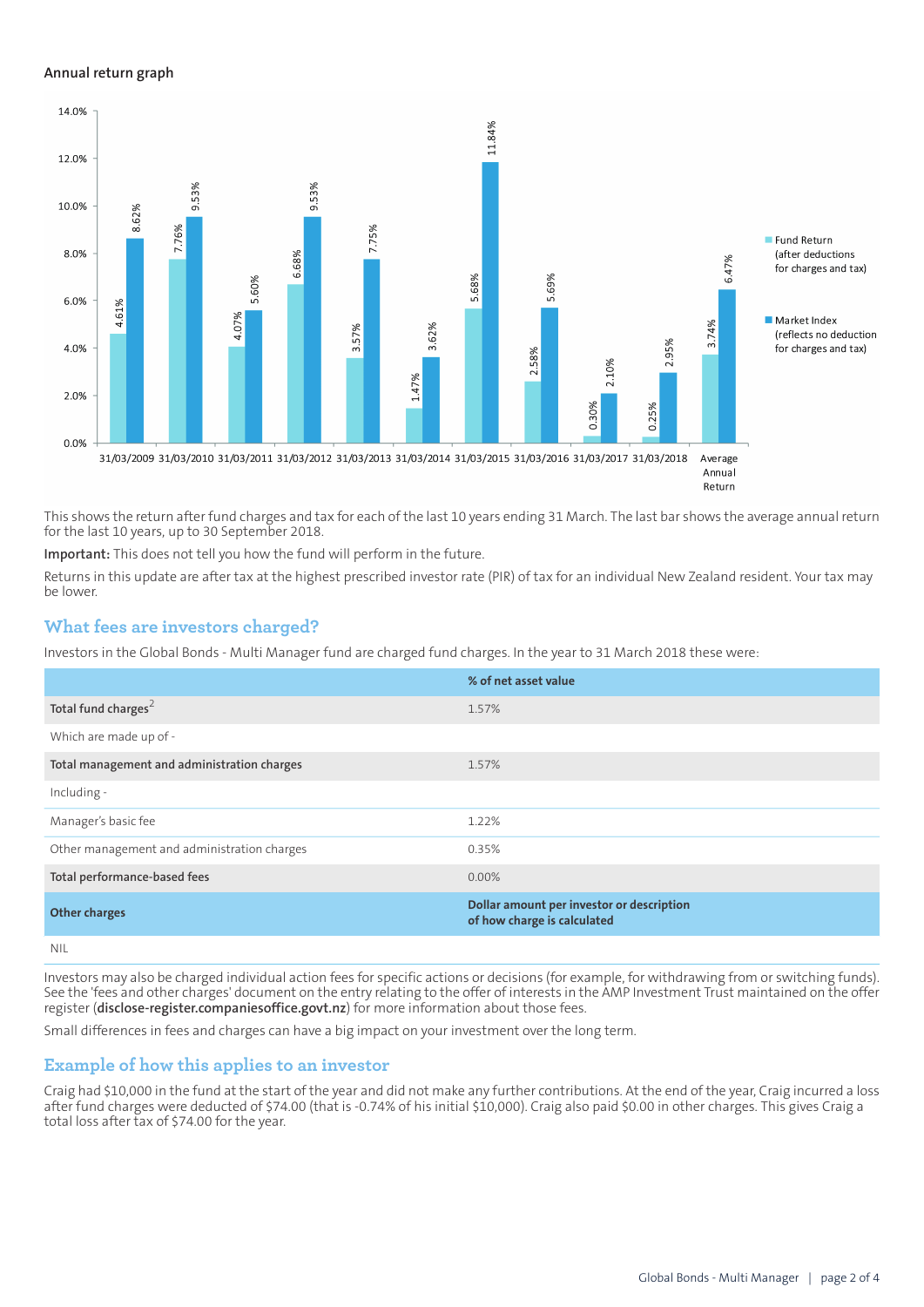# **What does the fund invest in?**

# **Actual investment mix<sup>3</sup>**

This shows the types of assets that the fund invests in.



#### **Target investment mix**

This shows the mix of assets that the fund generally intends to invest in.

| <b>Asset Type</b>            | <b>Allocation</b> |
|------------------------------|-------------------|
| Cash and cash equivalents    | 0.00%             |
| New Zealand fixed interest   | $0.00\%$          |
| International fixed interest | 100.00%           |
| Australasian equities        | $0.00\%$          |
| International equities       | 0.00%             |
| Listed property              | 0.00%             |
| Unlisted property            | $0.00\%$          |
| Commodities                  | 0.00%             |
| Other                        | 0.00%             |

# **Top 10 investments<sup>3</sup>**

|    | <b>Name</b>                                               | Percentage<br>of fund<br>net assets | <b>Asset Type</b>            | Country       | <b>Credit rating</b><br>(if applicable) |
|----|-----------------------------------------------------------|-------------------------------------|------------------------------|---------------|-----------------------------------------|
| 1  | United States Treasury Note bond maturing 30 Apr 22       | 1.34%                               | International fixed interest | United States | $AA+$                                   |
| 2  | United States Treasury Note bond maturing 15 Aug 24       | 1.05%                               | International fixed interest | United States | $AA+$                                   |
| 3  | United States Treasury Note bond maturing 15 Aug 20       | 0.92%                               | International fixed interest | United States | $AA+$                                   |
| 4  | United States Treasury Note bond maturing 15 Feb 36       | 0.91%                               | International fixed interest | United States | $AA+$                                   |
| 5  | Freddie Mac Gold Pool bond maturing 15 Oct 43             | 0.85%                               | International fixed interest | United States | $AA+$                                   |
| 6  | Bundesrepublik Deutschland Bund bond maturing 04 Jan 37   | 0.82%                               | International fixed interest | Germany       | AAA                                     |
|    | United States Treasury Note bond maturing 31 Dec 23       | 0.81%                               | International fixed interest | United States | $AA+$                                   |
| 8  | Italy Buoni Poliennali Del Tesoro bond maturing 01 Mar 24 | 0.80%                               | International fixed interest | Italy         | <b>BBB</b>                              |
| 9  | Ginnie Mae II pool bond maturing 15 Oct 43                | 0.76%                               | International fixed interest | United States | $AA+$                                   |
| 10 | New Zealand Government bond maturing 15 May 21            | 0.74%                               | New Zealand fixed interest   | New Zealand   | $AA+$                                   |

The top 10 investments make up 9.00% of the fund.